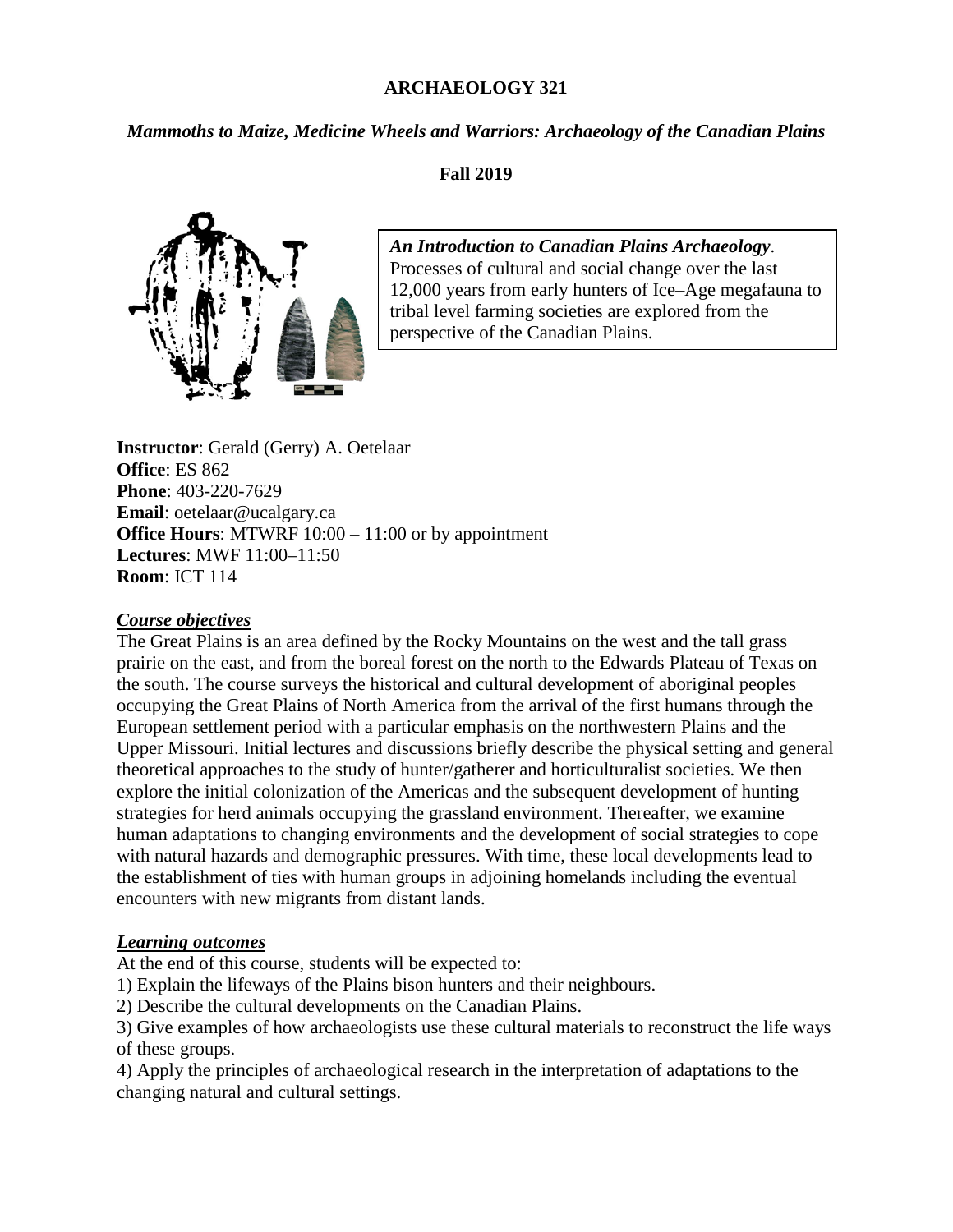## *Texts*

There is no required text for this course although students will be directed to supplementary readings on particular topics. Students are responsible for the material presented in the lectures.

## *Evaluation methods*

This class is evaluated through a map quiz, two midterm examinations, and a scheduled final exam. Exam formats will vary, and may consist of some combination of matching concepts in columns, multiple choice, definitions, and/or short answer. There will be one map quiz, two midterm exams and a final exam. All exams are closed book exams. Students need not pass all components of the course to receive a passing grade for this class.

## *Examination schedule*

Map Quiz (September 25) 10% Mid-term 1 (October 18) 25% Mid-term 2 (November 8) 30% Final (Scheduled) 35%

## *Deferred exams*

You must provide advance notice to the instructor if you are unable to take an exam. Deferred exams may be allowed in the following circumstances: illness, domestic affliction, or religious conviction. Travel arrangements and misreading of the syllabus are not valid reasons for requesting a deferred exam. If you have missed an exam for a legitimate reason, you will be able to write a "make up" exam as close to the original date as possible. The date and location will be at the convenience of the department, instructor or teaching assistant. Students need not obtain a passing grade in each component of the course to receive a passing grade.

# *Grading scale*

A+ - 95-100%; Outstanding achievement

A - 90–95%; Excellent–superior performance, showing comprehensive understanding of subject matter.

A- - 85–90%

 $B + -80 - 85%$ 

B - 75–80%; Good–clearly above average performance with knowledge of subject matter generally complete.

- $B 70 75\%$
- $C+ -65-70%$
- C 60–65%; Satisfactory–basic understanding of subject matter.
- $C 55 60\%$
- $D+ 50 55\%$
- D 45–50%; Minimal pass–marginal performance.
- F <45%; Fail–unsatisfactory performance or failure to meet course requirements.

## **Academic misconduct and its consequences**

The University expects Students to conduct Academic Activities with integrity and intellectual honesty and to recognize the importance of pursuing and transmitting knowledge ethically. "Academic Misconduct" includes such things as Cheating, Falsification; Plagiarism, Unauthorized Assistance and failure to comply with exam regulations or an Instructor's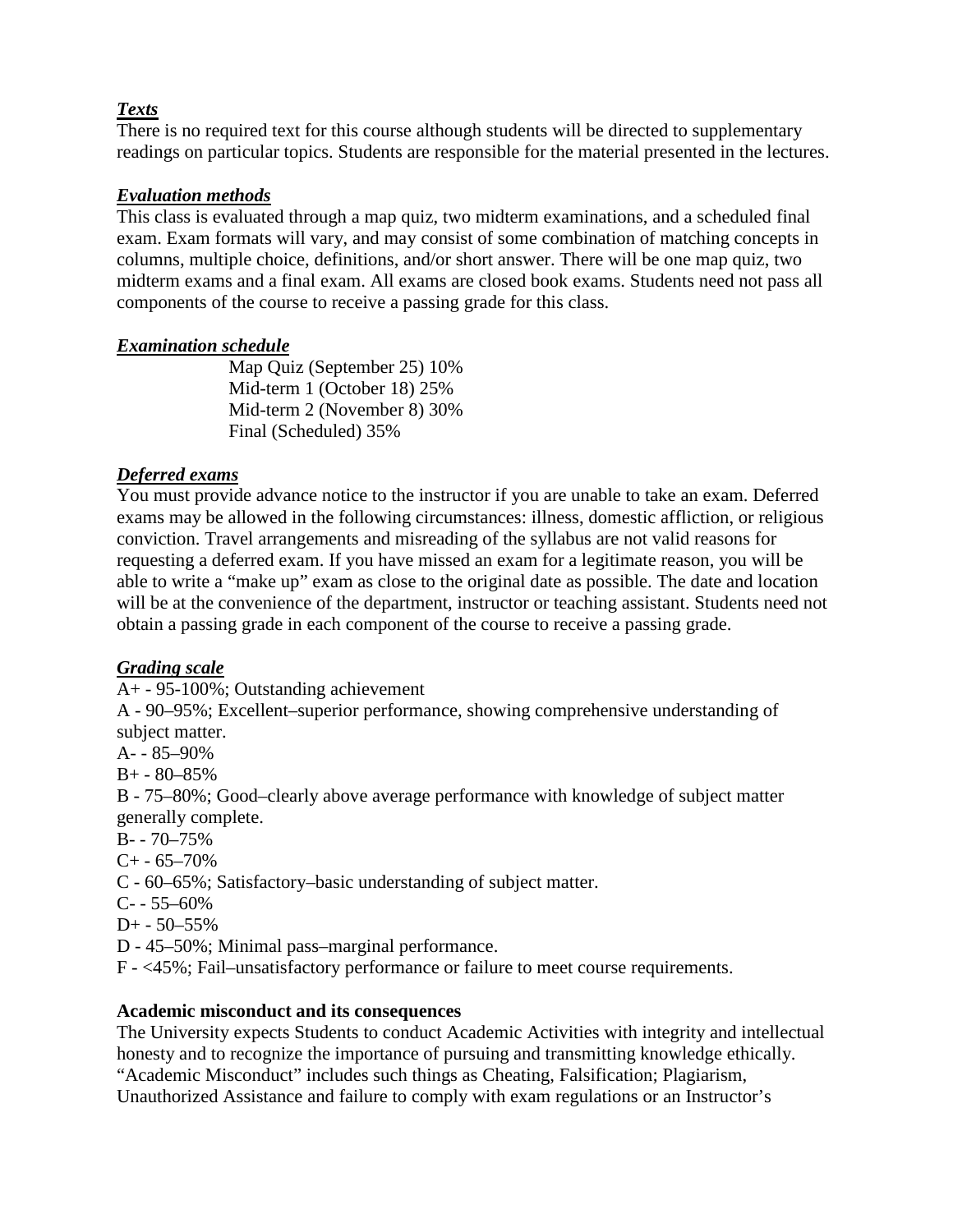expectations regarding conduct required of Students completing academic assessments. Academic Misconduct is a serious form of intellectual dishonesty with significant consequences. Students who participate in, or encourage the commission of, Academic Misconduct will be subject to disciplinary action which could include Probation, Suspension, or Expulsion from the University. For more information see the Student Academic Misconduct Policy [\(https://www.ucalgary.ca/policies/files/policies/student-academic-misconduct](https://www.ucalgary.ca/policies/files/policies/student-academic-misconduct-policy.pdf)[policy.pdf\)](https://www.ucalgary.ca/policies/files/policies/student-academic-misconduct-policy.pdf)

## **Information on instructor intellectual property**

Lectures, demonstrations, performances, and any other course material provided by an instructor includes copyright protected works under the Copyright Act and all forms of electronic or mechanical recording of lectures, laboratories, tutorials, presentations, performances, electronic (computer) information, the duplication of course material, and to the translation of recordings or transcriptions of any of these materials to another form by electronic or mechanical means by students is not permitted, except.

- As a formal accommodation as assessed by the Student Accessibility Services and only for individual private study and only at the discretion of the instructor.
- With the permission of the instructor, students without a formal accommodation may audio record lectures, provided that the student and instructor sign a release form available from departmental and faculty offices. A copy of the Release form shall be retained by the instructor and by the department in which the course is offered. Any audio recording by students is permitted only for the purposes of private study by the individual student. Students may not distribute, email or otherwise communicate these materials to any other person.
- For any other use, whether by duplication, transcription, publication, sale or transfer of recordings, written approval must be obtained from the instructor for the specific use proposed.
- Any use other than that described above (e.g. distributing, emailing or otherwise communicating these materials to any other person, constitutes academic misconduct and may result in suspension or expulsion.
- Students are encouraged to make notes of classroom discussions, lectures, demonstrations etc.
- See Section E. below

# **Freedom of Information and Protection of Privacy Act**

The University of Calgary is committed to protecting the privacy of individuals who work and study at the University or who otherwise interact with the University in accordance with the standards set out in the Freedom of Information and Protection of Privacy Act. The Department of Anthropology and Archaeology keeps exams and any term work not picked up for a minimum of one year after which it is destroyed. Please refer to the following link for detailed information:<http://www.ucalgary.ca/legalservices/foip>

## **Academic Accommodations**

Note: It is the student's responsibility to request academic accommodations according to the University policies (ucalgary.ca/access/accommodations/policy). Students requesting an Accommodation on the basis of Disability are required to register with Student Accommodation Services (SAS) by submitting a Request for Accommodation in accordance with the Procedure for Accommodations for Students with Disabilities